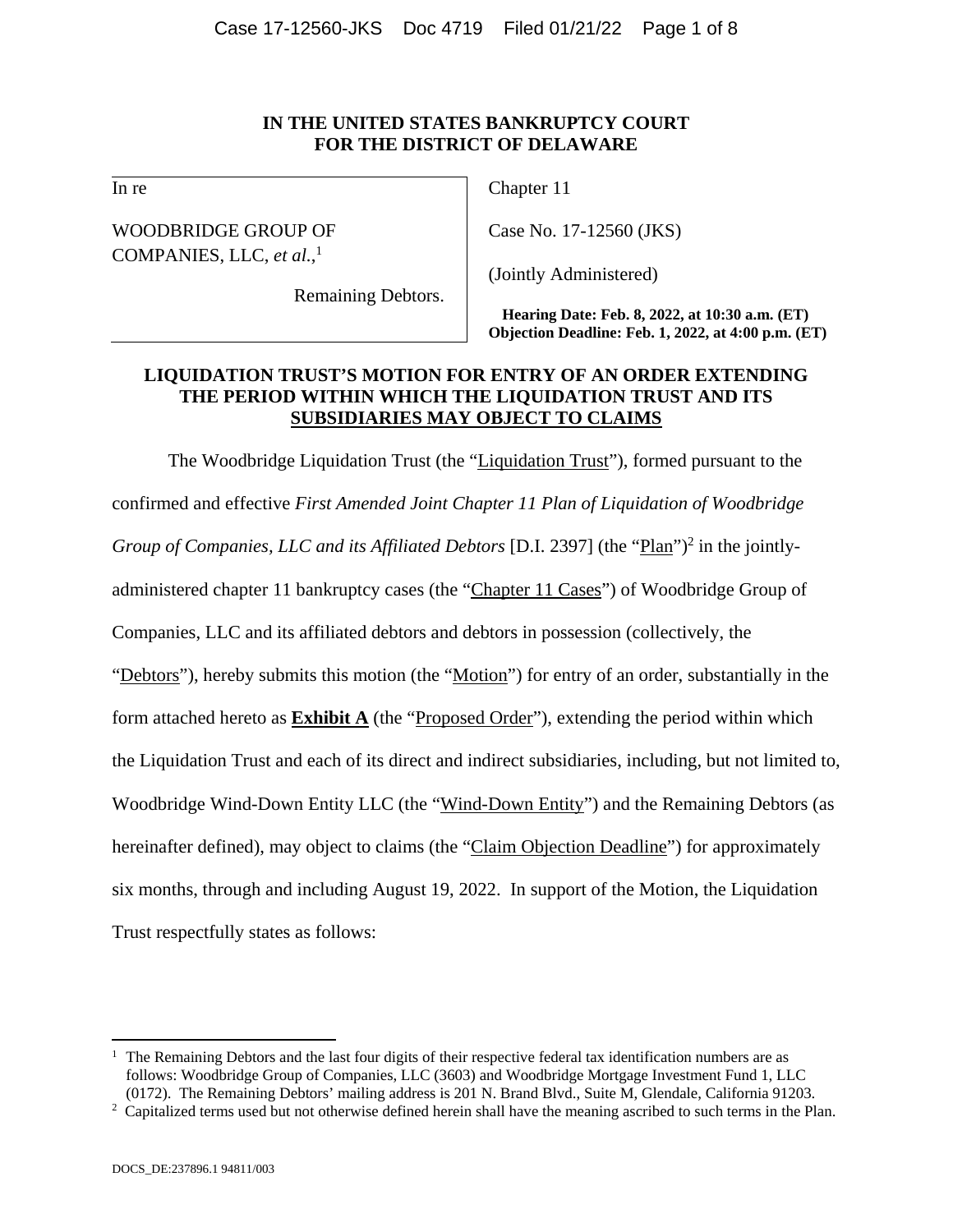#### **I. JURISDICTION**

1. The United States Bankruptcy Court for the District of Delaware

(the "Court") has jurisdiction over these Chapter 11 Cases and the Motion pursuant to 28 U.S.C. §§ 157 and 1334, and the *Amended Standing Order of Reference* from the United States District Court for the District of Delaware dated February 29, 2012. This is a core proceeding within the meaning of 28 U.S.C. § 157(b)(2). Venue of these Chapter 11 Cases and the Motion in this district is proper under 28 U.S.C. §§ 1408 and 1409.

2. Pursuant to Rule 9013-1(f) of the Local Rules of Bankruptcy Practice and Procedure of the United States Bankruptcy Court for the District of Delaware (the "Local Rules"), the Trust consents to the Court's entry of a final judgment or order with respect to the Motion if it is determined that the Court, absent consent of the parties, cannot enter final orders or judgments consistent with Article III of the United States Constitution.

### **II. BACKGROUND**

3. On December 4, 2017, 279 of the Debtors (the "Original Debtors") commenced voluntary cases under chapter 11 of title 11 of the United States Code, 11 U.S.C. §§ 101–1532 (the "Bankruptcy Code"). Thereafter, on February 9, 2018, March 9, 2018, March 23, 2018, and March 27, 2018, an additional 27 affiliated Debtors (the "Additional Debtors") commenced voluntary cases under chapter 11 of the Bankruptcy Code (collectively, the "Petition Dates"). The Debtors' Chapter 11 Cases were jointly administered pursuant to Bankruptcy Rule 1015(b) and Local Rule 1015-1.

4. Information about the Debtors' operations, capital structure, events leading up to and during these Chapter 11 Cases, and a summary of the Plan is set forth in the *Disclosure Statement for the First Amended Joint Chapter 11 Plan of Liquidation of Woodbridge Group of Companies, LLC and its Affiliated Debtors* [D.I. 2398].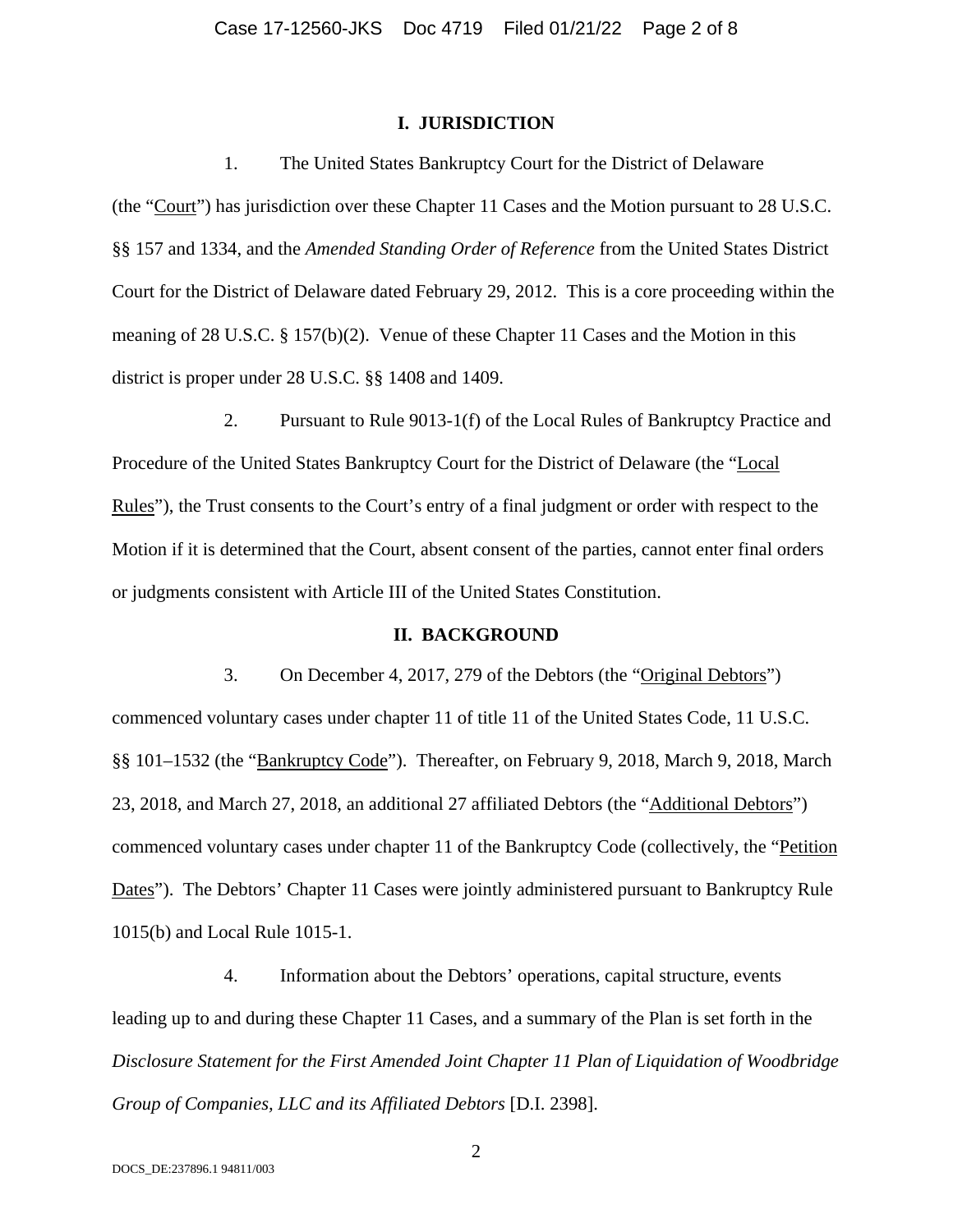# Case 17-12560-JKS Doc 4719 Filed 01/21/22 Page 3 of 8

5. On October 26, 2018 the Court confirmed the Plan. *See* Docket No. 2903. The Effective Date under the Plan occurred on February 15, 2019. *See* Docket No. 3421. On February 25, 2019, the Court entered the *Final Decree Closing Certain Cases and Amending Caption of Remaining Cases* [Docket No. 3440] which closed all of the Debtors' cases other than those of debtors Woodbridge Group of Companies, LLC and Woodbridge Mortgage Investment Fund 1, LLC (the "Remaining Debtors").

6. Section 8.2 of the Plan provides that "[a]ll objections to Claims (other than Professional Fee Claims, … but including any Claims of Excluded Parties or Disputing Claimants) shall be Filed by the Liquidation Trust on or before the Claim Objection Deadline." Pursuant to Section 1.15 of the Plan, the initial Claim Objection Deadline was August 14, 2019. On June 26, 2019, the Court entered an order extending the Claim Objection Deadline to February 14, 2020. *See* Docket No. 3694. On February 4, 2020, July 31, 2020, February 8, 2021, and August 16, 2021 the Court entered orders further extending the Claim Objection Deadline to August 14, 2020, February 16, 2021, August 17, 2021, and February 17, 2021, respectively. *See* Docket Nos. 4360, 4508, 4581 & 4670. Although the Plan provides, in Section 8.2, that the Liquidation Trust may obtain an extension of the Claim Objection Deadline by submitting an order without the need for a formal motion, the Liquidation Trust has filed this motion in an abundance of caution and to give context to the requested relief.<sup>3</sup>

 $\overline{a}$ 

<sup>3</sup> Section 8.2 of the Plan further provides that the "Claim Objection Deadline shall be automatically extended as provided by Local Rule 9006-2 upon the Filing of a proposed form of order by the Liquidation Trust requesting an extension of the Claim Objection Deadline." Local Rule 9006-2 provides that the filing of a motion prior to the expiration of a time period shall automatically extend such time period until the Court acts on the motion, without the necessity for entry of a bridge order.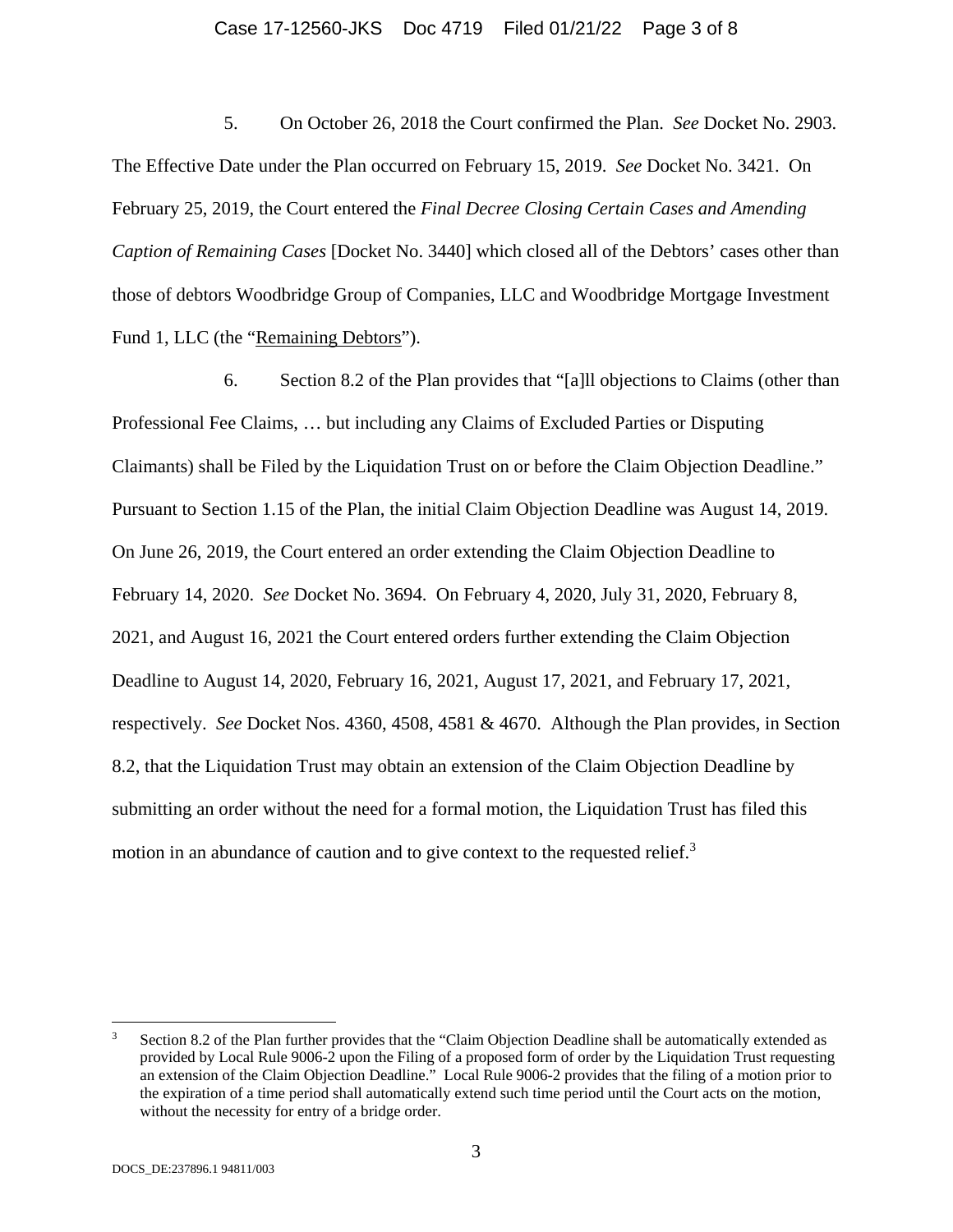#### **III. RELIEF REQUESTED**

7. By this Motion, the Liquidation Trust seeks to further extend the Claim Objection Deadline. Specifically, the Liquidation Trust requests the Court enter the Proposed Order, extending the period within which the Liquidation Trust and each of its direct and indirect subsidiaries, including, but not limited to, the Wind-Down Entity and the Remaining Debtors, may object to claims through and including August 19, 2022, without prejudice to the rights of the Liquidation Trust to seek further extensions of the Claim Objection Deadline. The Motion, if granted, would extend the Claim Objection Deadline by approximately six months. This is the sixth request for an extension of the Claim Objection Deadline.

#### **IV. BASIS FOR RELIEF**

8. The Plan vests the discretion to object to claims in the Liquidating Trust.

*See* Plan § 8.2. Although the Plan sets an initial deadline by which such challenges must be raised, it also expressly contemplates extension of the Claim Objection Deadline by order of the Court. *See id*. Section 8.2 of the Plan provides that the Claim Objection Deadline "may be extended on presentment of an order to the Bankruptcy Court by the Liquidation Trust prior to the expiration of such period and without need for notice or hearing."

9. Bankruptcy Rule 9006(b) also makes clear that the Court may extend

unexpired time periods without notice. Specifically, Rule 9006(b) states that:

when an act is required or allowed to be done at or within a specified period by [the Bankruptcy Rules] or by a notice given thereunder or by order of court, the court for cause shown may at any time in its discretion . . . with or without motion or notice order the period enlarged if the request therefor is made before the expiration of the period originally prescribed or as extended by a previous order.

Fed. R. Bankr. P. 9006(b)(1). In addition, Bankruptcy Code section 105(a) provides that the "court may issue any order, process, or judgment that is necessary or appropriate to carry out the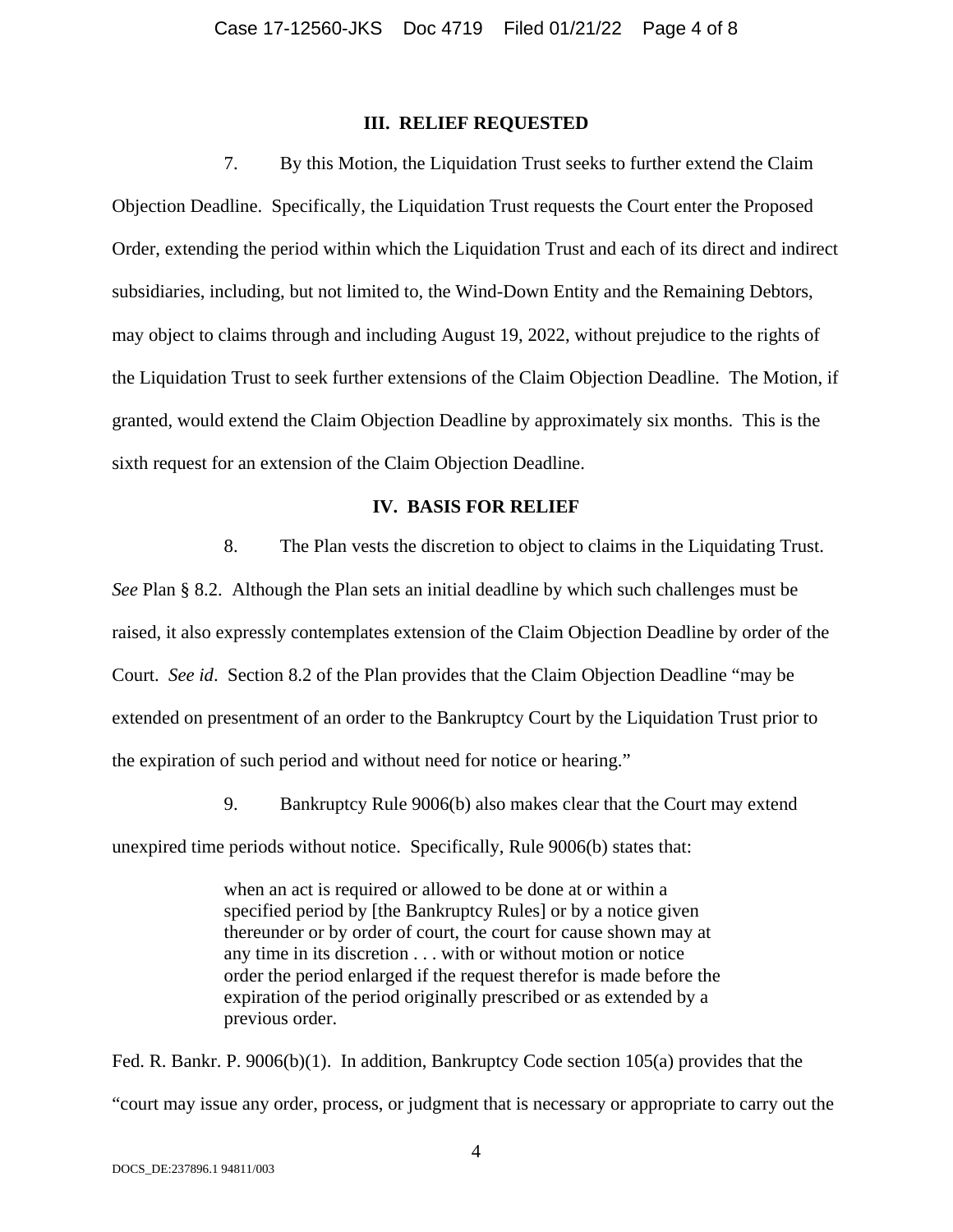#### Case 17-12560-JKS Doc 4719 Filed 01/21/22 Page 5 of 8

provisions of [the Bankruptcy Code]." Accordingly, because the Claim Objection Deadline has not yet expired, the Court is authorized to grant the relief requested herein.

10. Thus far, the Liquidation Trust and, prior to the Effective Date, the Debtors filed thirty-four omnibus objections to claims asserted in these Cases, *see* Docket Nos. 4661, 4465, 4464, 4463, 4435, 4434, 4433, 4432, 4411, 4410, 4408, 4407, 4404, 4403, 4363, 4362, 4248, 4247, 3916, 3915, 3665, 3664, 3608, 3607, 3530, 3529, 3507, 3543, 3452, 3381, 3380, 2626, 2625, 2419, as well as numerous stand-alone claim objections, *see, e.g.*, Docket Nos. 4712, 4693, 4425, 4424, 4423, 4418, 4414, 4329, 4328, 4327, 4326, 4325, 4257, 4256, 3639, 3477, 3476, 2213, 1563, which, in the aggregate, have resolved well over 3,000 claims. The Liquidation Trust has also included claims objections in a majority of the adversary proceedings filed by the Liquidation Trust, and has been diligently pursuing resolutions of those claims via settlement or judgment. The Liquidation Trust has achieved negotiated resolutions of numerous other claims via stipulations and claim withdrawals. However, as of the filing of this Motion, although most of the claims have been resolved, there are still certain proofs of claim that remain pending and which require further review, analysis, and/or negotiation, and the Liquidation Trust has been working on resolving those remaining claims.

11. In addition, during the time since the Plan's effective date, the Liquidation Trust and its subsidiaries have been engaged in numerous other important and time-consuming tasks. Of particular note during the most recent extension, the Liquidation Trust and its professionals were involved in reaching a settlement of litigation with Comerica Bank, the institution at which the Debtors previously maintained their bank accounts. In addition, the Liquidation Trust and its subsidiaries have been involved in other tasks, such as (i) analysis and prosecution of affirmative claims, including over 400 adversary proceedings which have been

5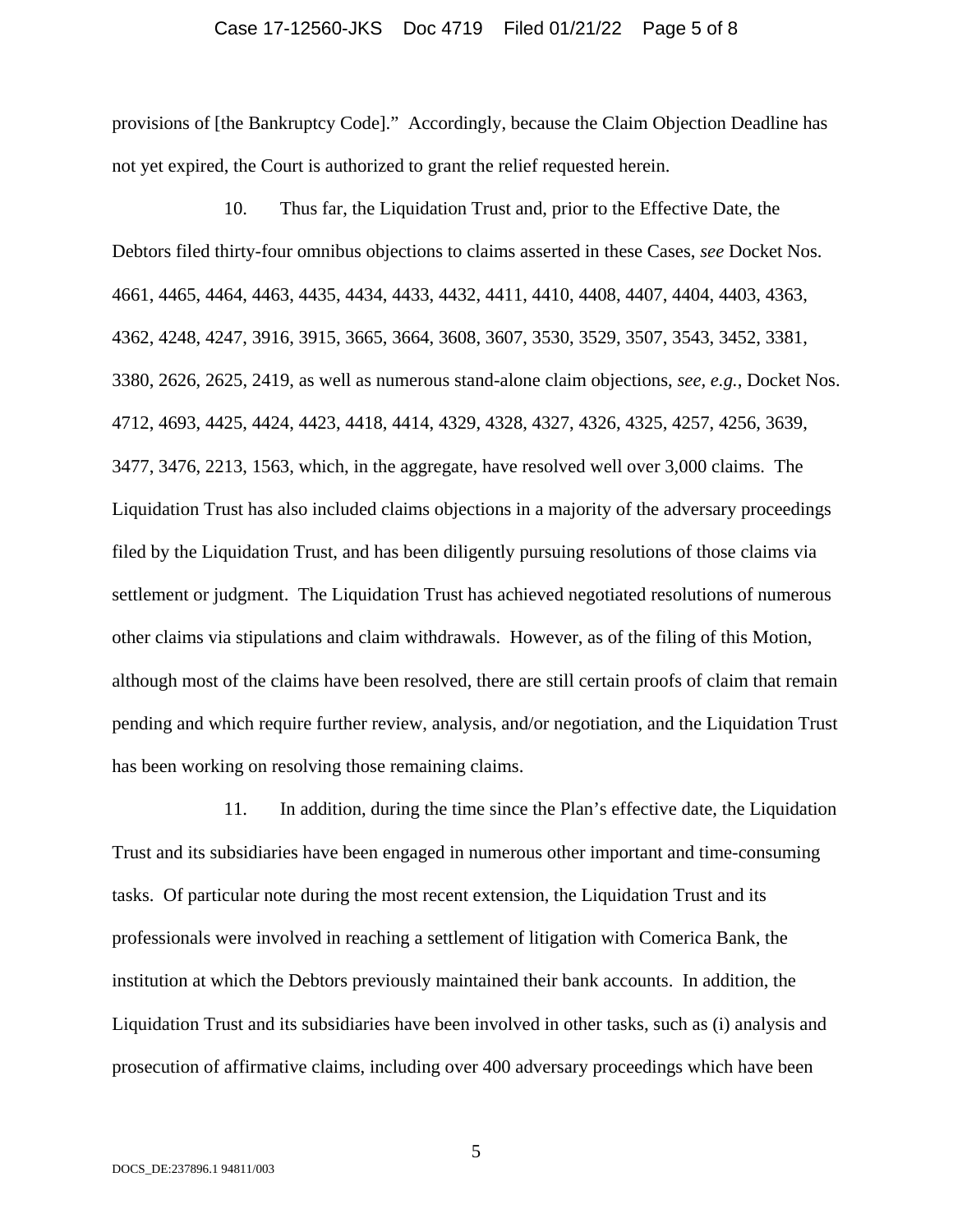#### Case 17-12560-JKS Doc 4719 Filed 01/21/22 Page 6 of 8

filed in connection with these cases, and which the Liquidation Trust has continued to pursue, including during the period covered by the most recent extension, (ii) through its subsidiary the Wind-Down Entity, developing, marketing, and selling properties, (iii) continuing to work on reporting and regulatory matters.

12. The Liquidation Trust has also worked to implement the Plan by issuing Trust interests to the Trust's beneficiaries, and has made several distributions, including during the period covered by the most recent extension. In addition, the Liquidation Trust sought turnover of certain assets forfeited by Robert and Jeri Shapiro in connection with criminal proceedings against Shapiro that took place in 2019 in the United States District Court for the District of Florida, Case No. 19-20178-CR-ALTONAGA (S.D. Fla. 2019), and has been involved in efforts to liquidate those assets.

13. Accordingly, the Liquidation Trust seeks additional time to review and analyze the remaining pending claims in order to determine whether objections are appropriate and whether any objectionable claims may be resolved by some other method (*i.e.*, via voluntary withdrawal or through resolution of an associated adversary proceeding). The Liquidation Trust submits that extending the Claim Objection Deadline is in the best interests of all stakeholders. The extension sought will afford the Liquidation Trust and its subsidiaries, and their respective management and professionals, an opportunity to make more fully informed decisions concerning the most efficient manner of resolving pending claims in the interests of ensuring ratable distributions among and maximizing value for legitimate creditors.

14. Furthermore, extension of the Claim Objection Deadline is not sought coercively for purposes of delay, nor will it affect or prejudice any claimant's substantive defense(s) to any objection. Rather, the extension is intended to promote the efficient

6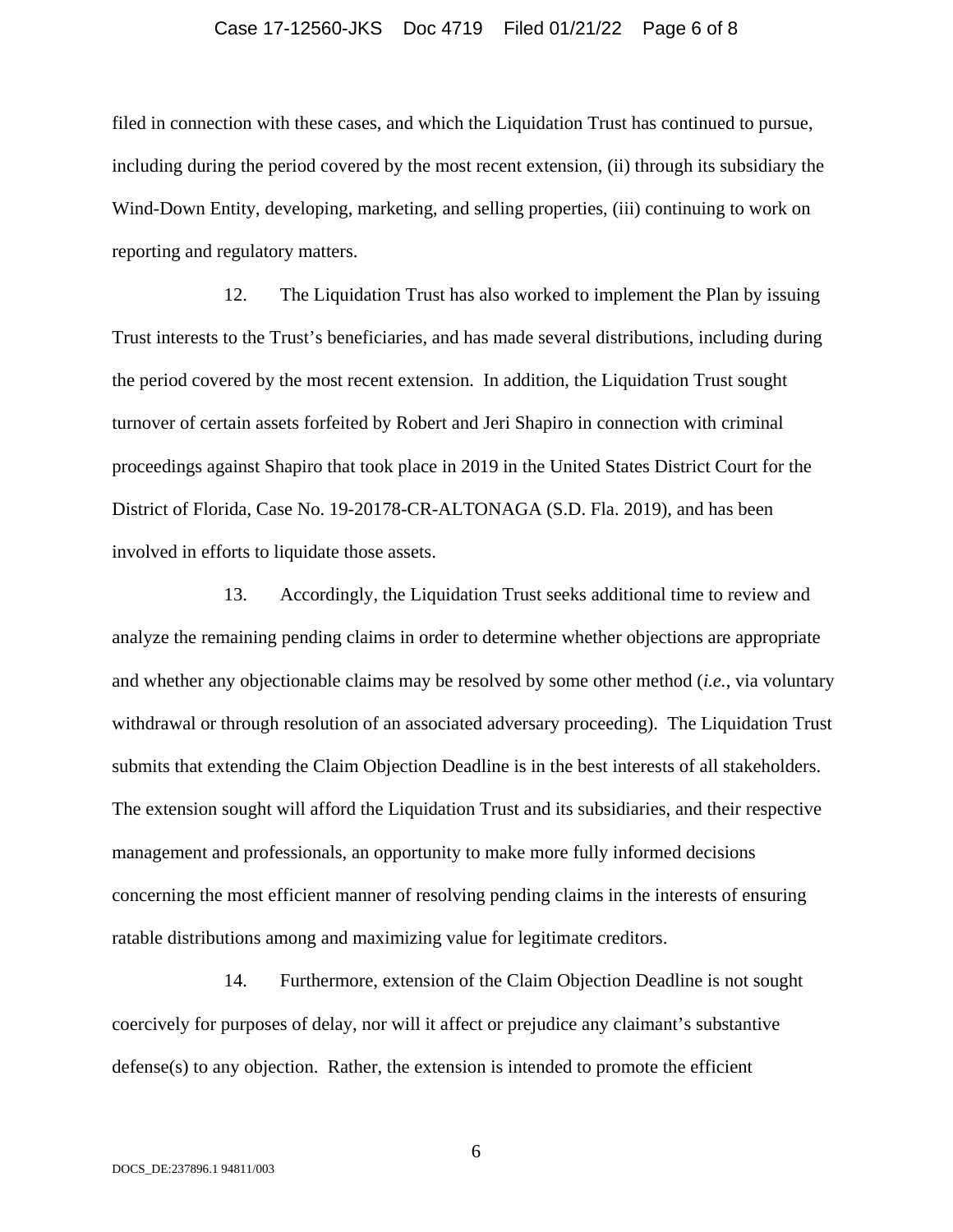#### Case 17-12560-JKS Doc 4719 Filed 01/21/22 Page 7 of 8

administration of these Cases and the claims allowance process. Absent the requested extension of the Claim Objection Deadline, the Liquidation Trust will either be precluded from challenging invalid, misclassified, and/or overstated claims, or it will be forced to file objections without the benefit of a full review and analysis.

15. For the reasons set forth above, the Liquidation Trust submits that extending the Claim Objection Deadline through and including August 19, 2022 is necessary, prudent, and in the best interests of all stakeholders.

#### **V. NOTICE**

16. Notice of this Motion will be provided to the following parties: (i) the U.S. Trustee; and (ii) all parties who have filed a notice of appearance and request for service of papers pursuant to Bankruptcy Rule 2002. In light of the nature of the relief requested, the Liquidation Trust respectfully submits that no other or further notice is necessary.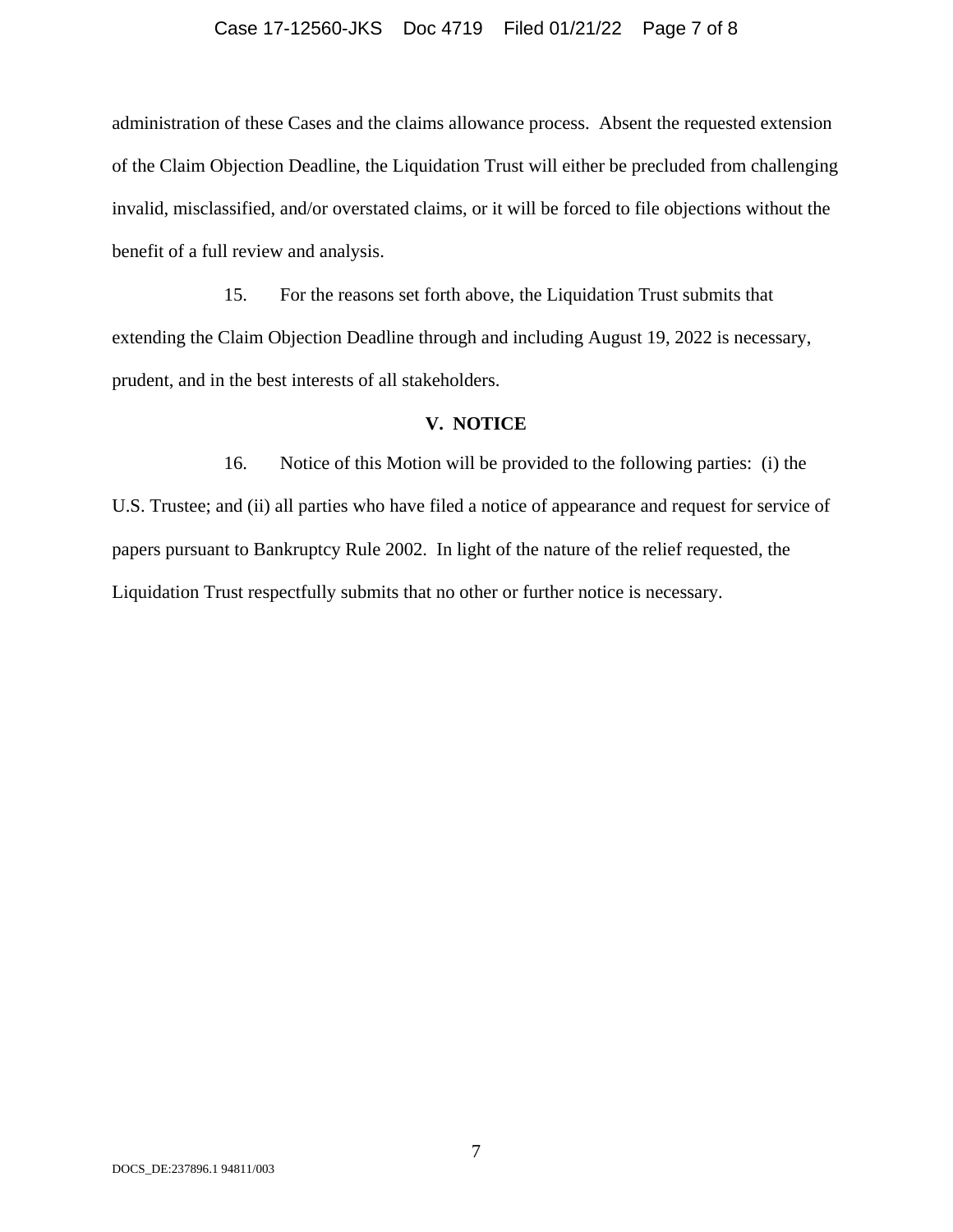Case 17-12560-JKS Doc 4719 Filed 01/21/22 Page 8 of 8

#### **VI. CONCLUSION**

WHEREFORE, the Liquidation Trust requests the Court enter the Proposed Order,

granting the relief requested herein and such other and further relief as is just and proper.

Wilmington, Delaware

Dated: January 21, 2022 PACHULSKI STANG ZIEHL & JONES LLP

*/s/Colin R. Robinson*  Richard M. Pachulski (CA Bar No. 90073) Andrew W. Caine (CA Bar No. 110345) Bradford J. Sandler (DE Bar No. 4142) Colin R. Robinson (DE Bar No. 5524) 919 North Market Street, 17th Floor P.O. Box 8705 Wilmington, DE 19899 (Courier 19801) Telephone: 302-652-4100 Fax: 302-652-4400 Email: rpachulski@pszjlaw.com acaine@pszjlaw.com bsandler@pszjlaw.com crobinson@pszjlaw.com

-and-

 KTBS Law LLP *f/k/a Klee, Tuchin, Bogdanoff & Stern LLP*  Kenneth N. Klee (*pro hac vice*) Michael L. Tuchin (*pro hac vice*) David A. Fidler (*pro hac vice*) Jonathan M. Weiss (*pro hac vice*) 1801 Century Park East, 26<sup>th</sup> Floor Los Angeles, California 90067 Tel: (310) 407-4000 Fax: (310) 407-9090

*Counsel to the Liquidation Trust*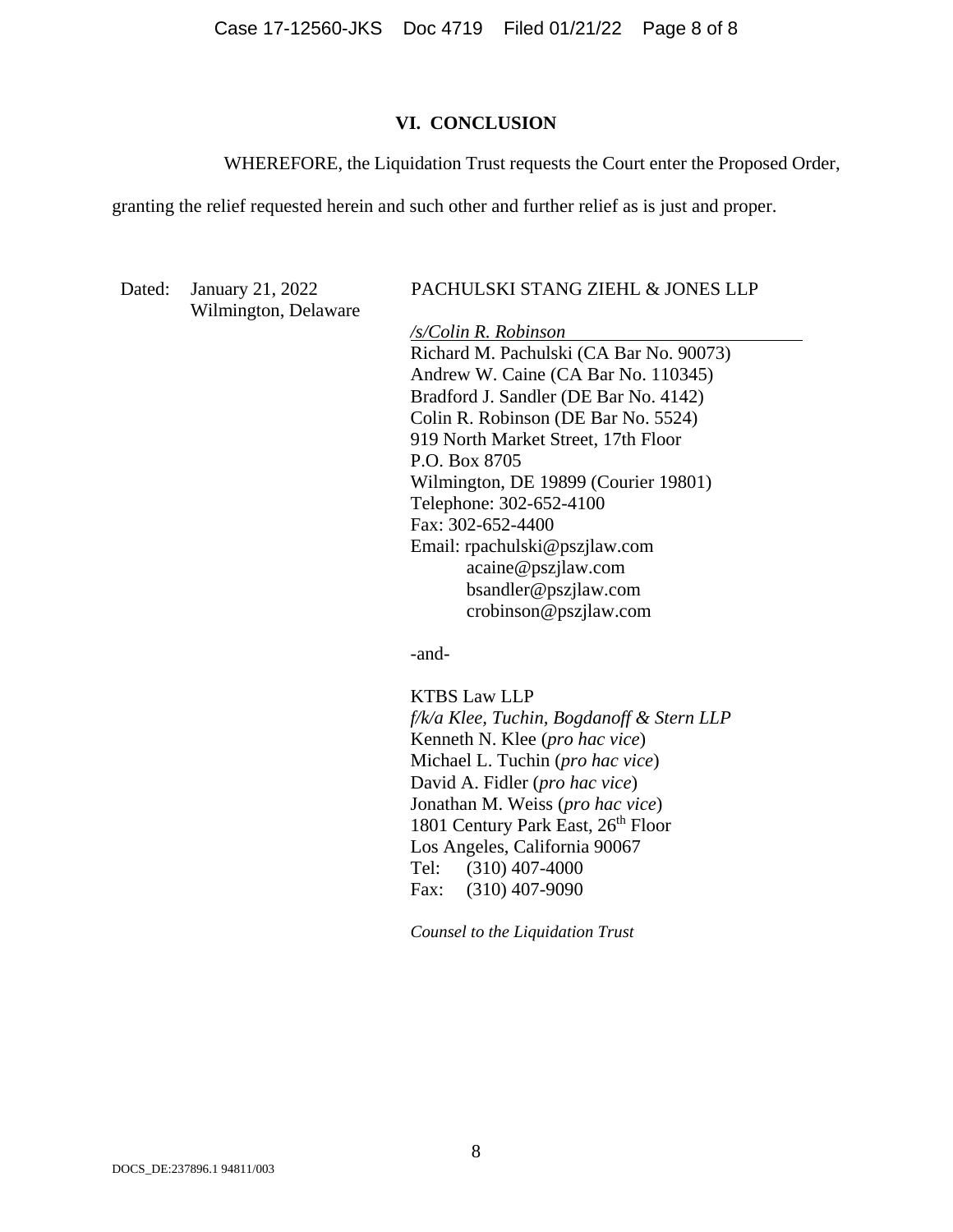# **IN THE UNITED STATES BANKRUPTCY COURT FOR THE DISTRICT OF DELAWARE**

| Remaining Debtors.                                          | Hearing Date: Feb. 8, 2022, at 10:30 a.m. (ET)<br>Objection Deadline: Feb. 1, 2022, at 4:00 p.m. (ET) |
|-------------------------------------------------------------|-------------------------------------------------------------------------------------------------------|
| WOODBRIDGE GROUP OF COMPANIES,<br>LLC, et al., <sup>1</sup> | (Jointly Administered)                                                                                |
| In re:                                                      | Case No. 17-12560 (JKS)                                                                               |
|                                                             | Chapter 11                                                                                            |

# **NOTICE OF MOTION**

**PLEASE TAKE NOTICE** that the Woodbridge Liquidation Trust (the "Liquidation Trust") has filed the attached *Liquidation Trust's Motion for Entry of an Order Extending the Period Within Which the Liquidation Trust and its Subsidiaries May Object to Claims* (the "Motion").

**PLEASE TAKE FURTHER NOTICE** that any objections to the Motion must be filed on or before **February 1, 2022 at 4:00 p.m. (ET)** (the "Objection Deadline") with the United States Bankruptcy Court for the District of Delaware, 3rd Floor, 824 N. Market Street, Wilmington, Delaware 19801. At the same time, you must serve a copy of any objection upon the undersigned counsel to the Liquidation Trust so as to be received on or before the Objection Deadline.

**PLEASE TAKE FURTHER NOTICE** THAT A HEARING ON THE MOTION WILL BE HELD ON **FEBRUARY 8, 2022 at 10:30 A.M. (ET)** BEFORE THE HONORABLE J. KATE STICKLES IN THE UNITED STATES BANKRUPTCY COURT FOR THE DISTRICT OF DELAWARE, 824 NORTH MARKET STREET, 3RD FLOOR, COURTROOM NO. 7, WILMINGTON, DELAWARE 19801.

**PLEASE TAKE FURTHER NOTICE THAT, IF YOU FAIL TO RESPOND IN ACCORDANCE WITH THIS NOTICE, THEN THE COURT MAY GRANT THE RELIEF REQUESTED IN THE MOTION WITHOUT FURTHER NOTICE OR A HEARING.** 

*[Signature on next page]* 

 $\overline{a}$ 

<sup>&</sup>lt;sup>1</sup> The Remaining Debtors and the last four digits of their respective federal tax identification numbers are as follows: Woodbridge Group of Companies, LLC (3603) and Woodbridge Mortgage Investment Fund 1, LLC (0172). The Remaining Debtors' mailing address is 201 N. Brand Blvd., Suite M, Glendale, California 91203.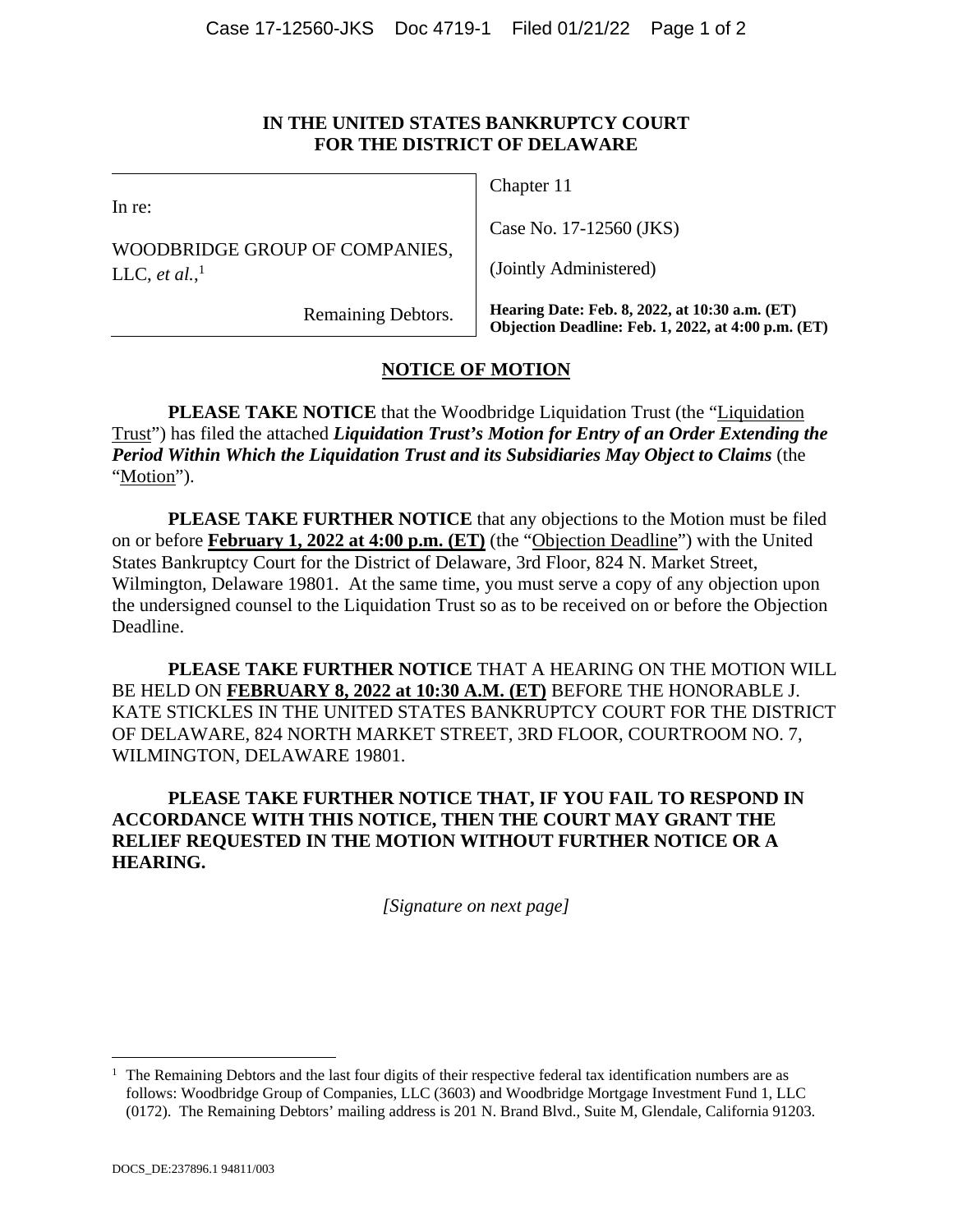Wilmington, Delaware

#### Dated: January 21, 2022 PACHULSKI STANG ZIEHL & JONES LLP

*/s/ Colin R. Robinson* 

 Richard M. Pachulski (CA Bar No. 90073) Andrew W. Caine (CA Bar No. 110345) Bradford J. Sandler (DE Bar No. 4142) Colin R. Robinson (DE Bar No. 5524) 919 North Market Street, 17th Floor P.O. Box 8705 Wilmington, DE 19899 (Courier 19801) Telephone: 302-652-4100 Fax: 302-652-4400 Email: rpachulski@pszjlaw.com acaine@pszjlaw.com bsandler@pszjlaw.com crobinson@pszjlaw.com

-and-

KTBS LAW LLP

*f/k/a Klee, Tuchin, Bogdanoff & Stern LLP*  Kenneth N. Klee (*pro hac vice*) Michael L. Tuchin (*pro hac vice*) David A. Fidler (*pro hac vice*) Jonathan M. Weiss (*pro hac vice*) 1801 Century Park East, 26<sup>th</sup> Floor Los Angeles, California 90067 Tel: (310) 407-4000 Fax: (310) 407-9090

*Counsel to the Liquidation Trust*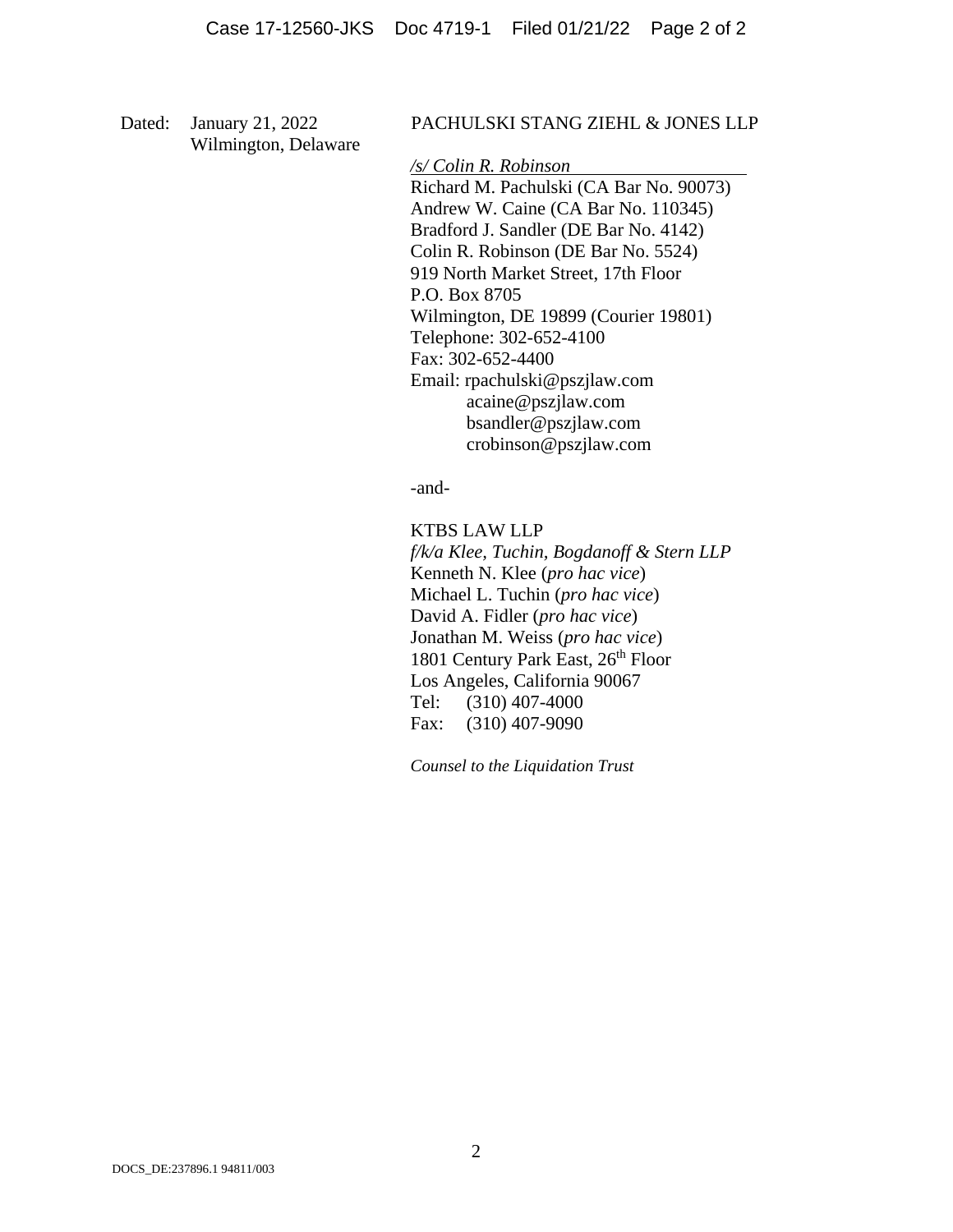# **EXHIBIT A**

**Proposed Order**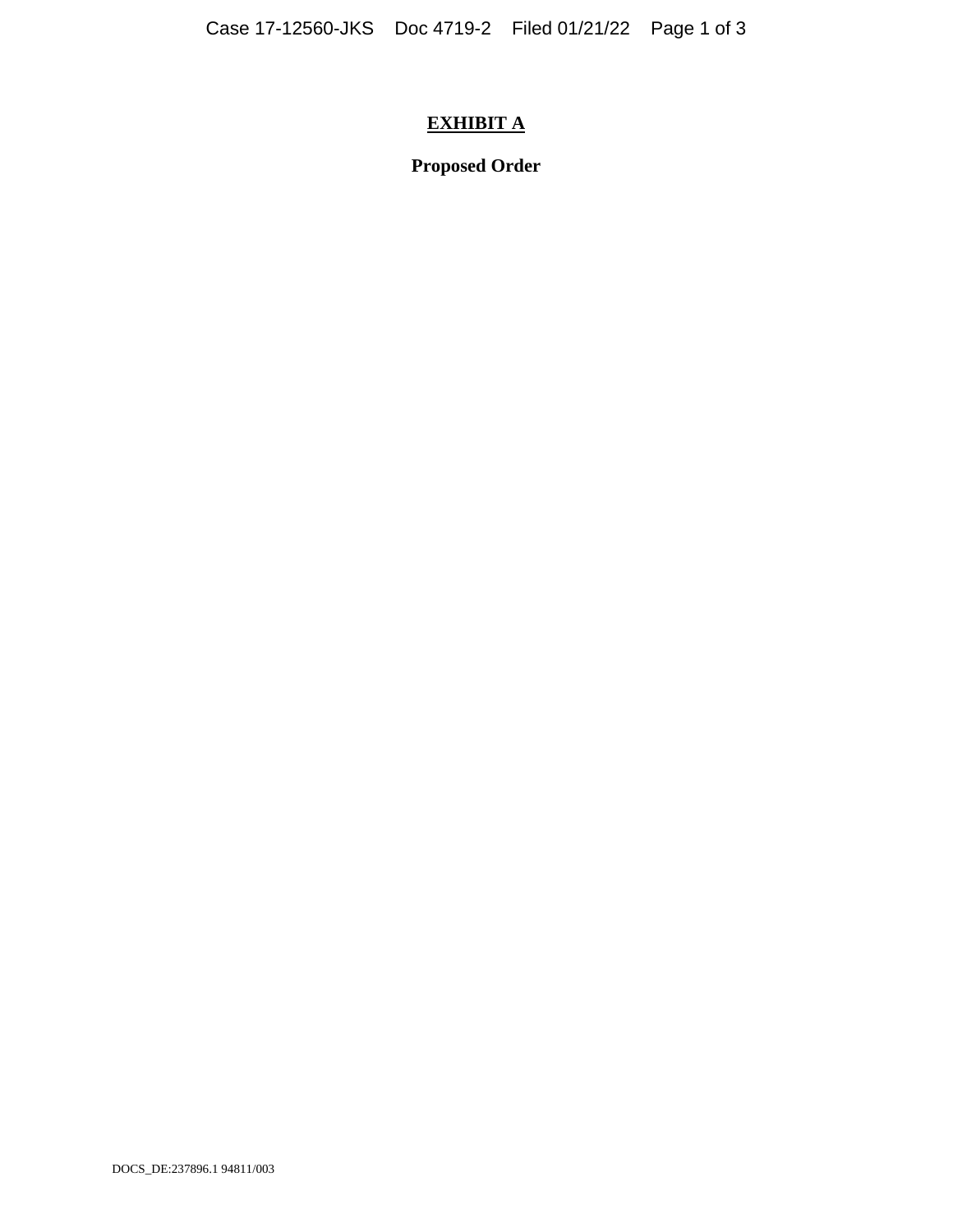# **IN THE UNITED STATES BANKRUPTCY COURT FOR THE DISTRICT OF DELAWARE**

In re

WOODBRIDGE GROUP OF COMPANIES, LLC, *et al.*, 1

Chapter 11

Case No. 17-12560 (JKS)

(Jointly Administered)

Remaining Debtors.

**Ref. Docket No. \_\_\_\_\_**

# **ORDER EXTENDING THE PERIOD WITHIN WHICH THE LIQUIDATION TRUST AND ITS SUBSIDIARIES MAY OBJECT TO CLAIMS**

Upon consideration of the motion (the " $Motion$ ")<sup>2</sup> of the Liquidation Trust for the entry of</u> an order extending the period within which the Liquidation Trust and its subsidiaries may object to claims through and including August 19, 2022 and all pleadings related thereto; and due and proper notice of the Motion having been given; and it appearing that no other or further notice of the Motion is required; and it appearing that the Court has jurisdiction to consider the Motion in accordance with 28 U.S.C. §§ 157 and 1334 and the *Amended Standing Order of Reference* from the United States District Court for the District of Delaware, dated February 29, 2012; and it appearing that this is a core proceeding pursuant to 28 U.S.C. § 157(b)(2); and it appearing that venue of this proceeding and the Motion is proper pursuant to 28 U.S.C. §§ 1408 and 1409; and it appearing that this Court may enter a final order consistent with Article III of the United States Constitution; and this Court having found and determined that the relief requested in the Motion is in the best interest of the Debtors, their estates, their creditors, and all parties in interest; and

 $\overline{a}$ 1 The Remaining Debtors and the last four digits of their respective federal tax identification numbers are as follows: Woodbridge Group of Companies, LLC (3603) and Woodbridge Mortgage Investment Fund 1, LLC (0172). The Remaining Debtors' mailing address is 201 N. Brand Blvd., Suite M, Glendale, California 91203. 2

 $2 \text{ Capitalized terms used but not otherwise defined herein shall have the meanings ascribed to them in the Motion.}$